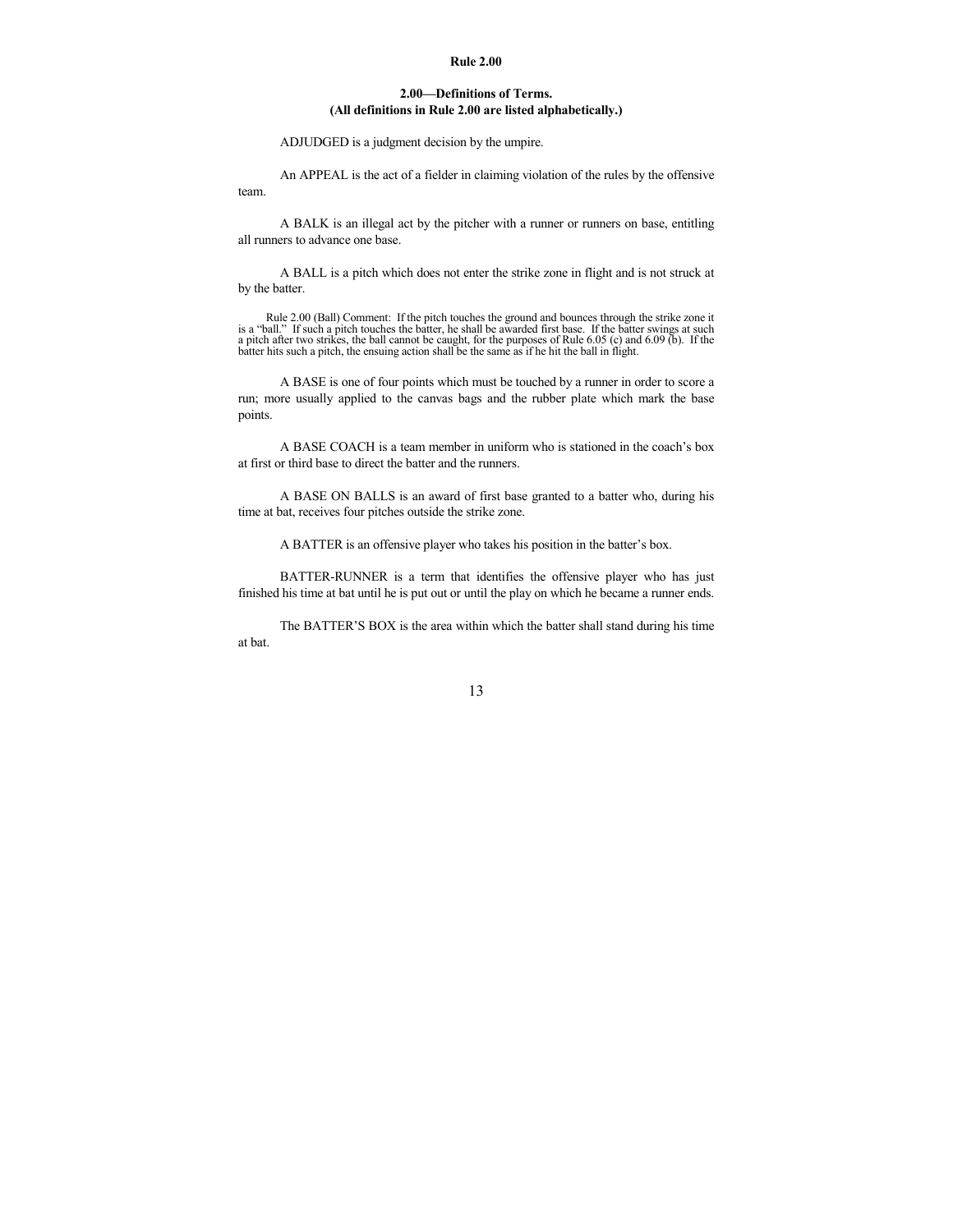The BATTERY is the pitcher and catcher.

 BENCH OR DUGOUT is the seating facilities reserved for players, substitutes and other team members in uniform when they are not actively engaged on the playing field.

 A BUNT is a batted ball not swung at, but intentionally met with the bat and tapped slowly within the infield.

 A CALLED GAME is one in which, for any reason, the umpire-in-chief terminates play.

 A CATCH is the act of a fielder in getting secure possession in his hand or glove of a ball in flight and firmly holding it; providing he does not use his cap, protector, pocket or any other part of his uniform in getting possession. It is not a catch, however, if simultaneously or immediately following his contact with the ball, he collides with a player, or with a wall, or if he falls down, and as a result of such collision or falling, drops the ball. It is not a catch if a fielder touches a fly ball which then hits a member of the offensive team or an umpire and then is caught by another defensive player. If the fielder has made the catch and drops the ball while in the act of making a throw following the catch, the ball shall be adjudged to have been caught. In establishing the validity of the catch, the fielder shall hold the ball long enough to prove that he has complete control of the ball and that his release of the ball is voluntary and intentional.

 Rule 2.00 (Catch) Comment: A catch is legal if the ball is finally held by any fielder, even though juggled, or held by another fielder before it touches the ground. Runners may leave their bases the instant the first fielder touches the ball. A fielder may reach over a fence, railing, rope or other line of demarcation to make a catch. He may jump on top of a railing, or canvas that may be in foul ground. No interference should be allowed when a fielder reaches over a fence, railing, rope or into a stand to catch a ball. He does so at his own risk.

 If a fielder, attempting a catch at the edge of the dugout, is "held up" and kept from an apparent fall by a player or players of either team and the catch is made, it shall be allowed.

The CATCHER is the fielder who takes his position back of the home base.

 The CATCHER'S BOX is that area within which the catcher shall stand until the pitcher delivers the ball.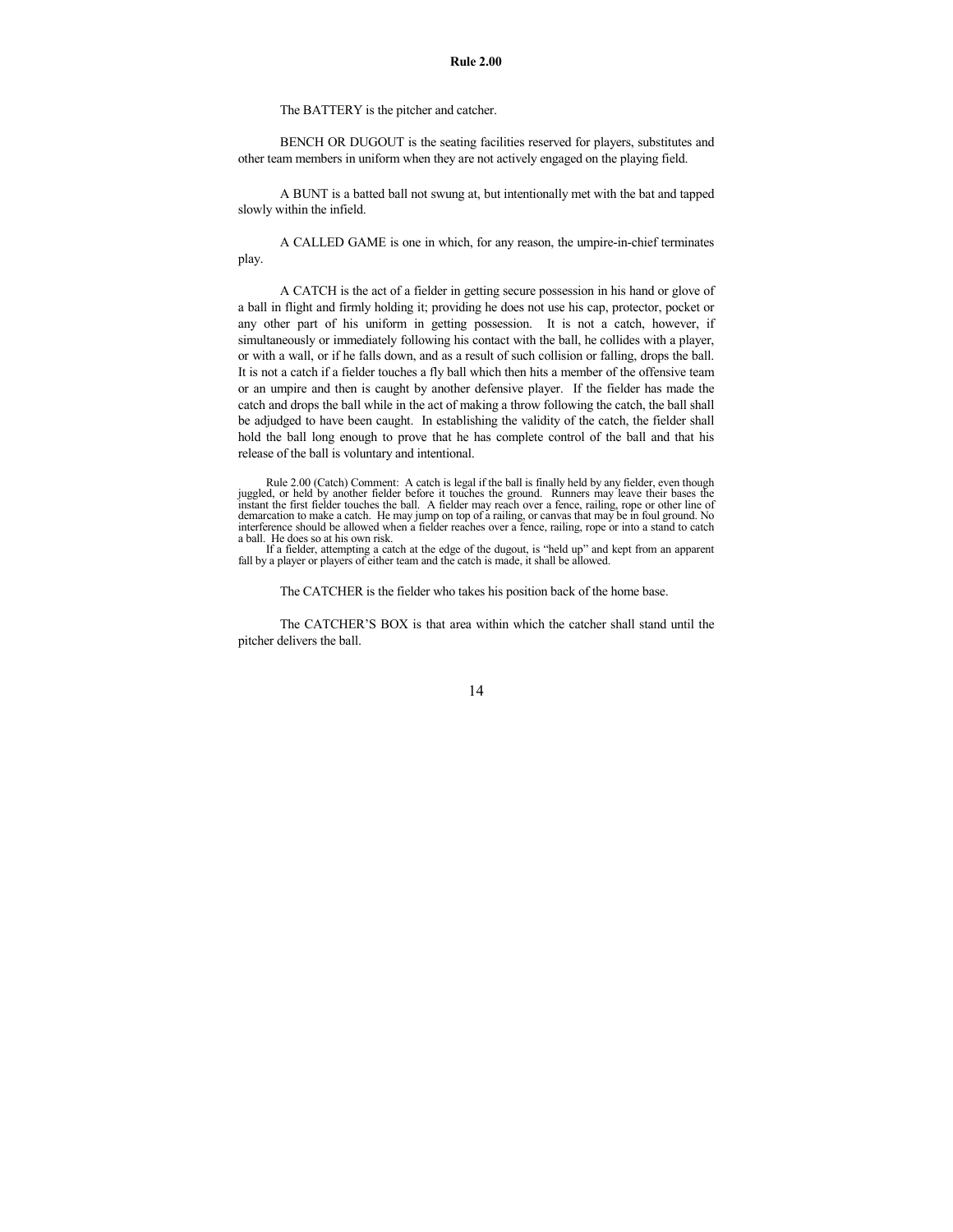THE CLUB is a person or group of persons responsible for assembling the team personnel, providing the playing field and required facilities, and representing the team in relations with the league.

 A COACH is a team member in uniform appointed by the manager to perform such duties as the manager may designate, such as but not limited to acting as base coach.

 A DEAD BALL is a ball out of play because of a legally created temporary suspension of play.

The DEFENSE (or DEFENSIVE) is the team, or any player of the team, in the field.

 A DOUBLE-HEADER is two regularly scheduled or rescheduled games, played in immediate succession.

 A DOUBLE PLAY is a play by the defense in which two offensive players are put out as a result of continuous action, providing there is no error between putouts.

- (a) A force double play is one in which both putouts are force plays.
- (b) A reverse force double play is one in which the first out is a force play and the second out is made on a runner for whom the force is removed by reason of the first out. Examples of reverse force plays: runner on first, one out; batter grounds to first baseman, who steps on first base (one out) and throws to second baseman or shortstop for the second out (a tag play).

 Another example: bases loaded, none out; batter grounds to third baseman, who steps on third base (one out); then throws to catcher for the second out (tag play).

DUGOUT (See definition of BENCH)

 A FAIR BALL is a batted ball that settles on fair ground between home and first base, or between home and third base, or that is on or over fair territory when bounding to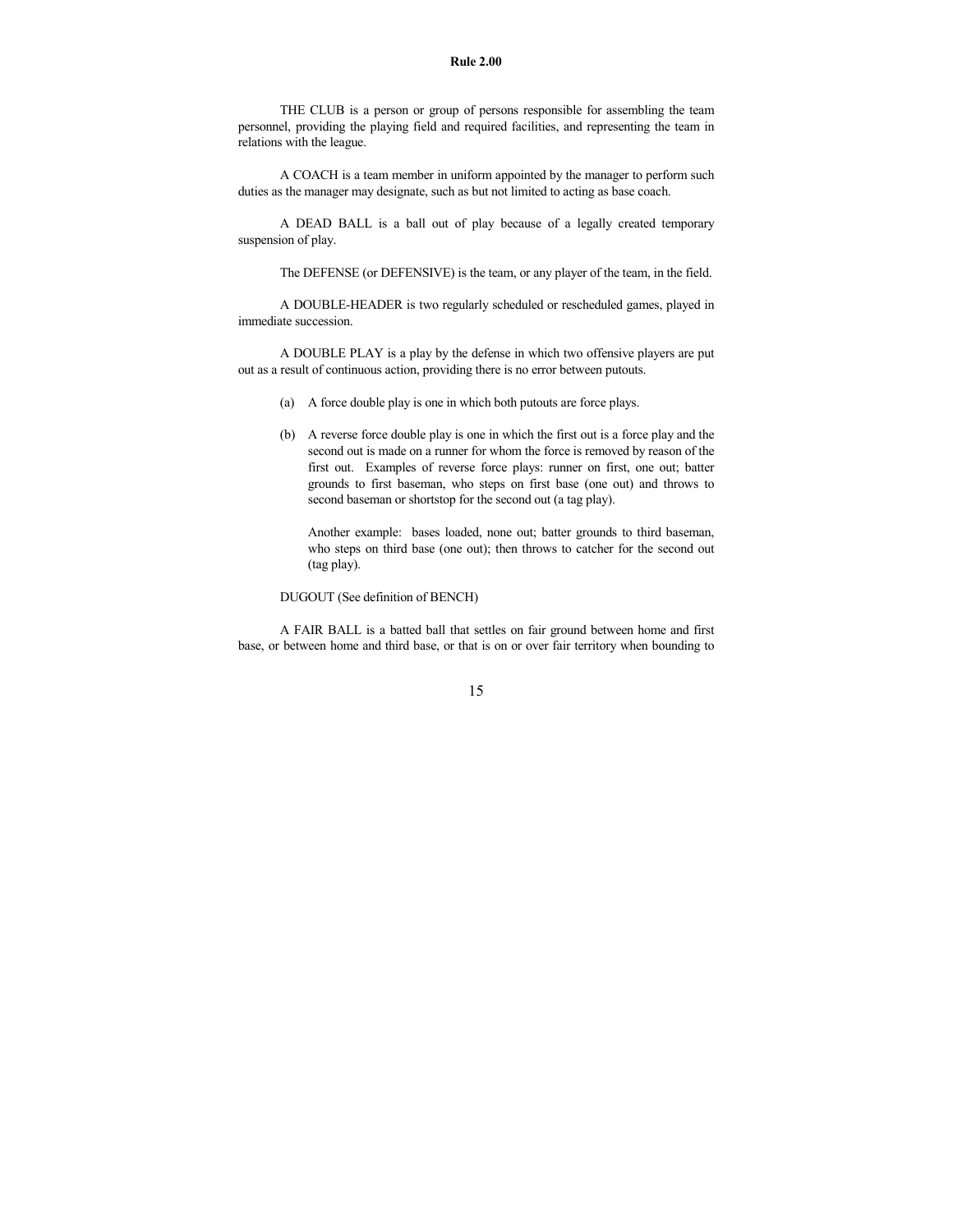the outfield past first or third base, or that touches first, second or third base, or that first falls on fair territory on or beyond first base or third base, or that, while on or over fair territory touches the person of an umpire or player, or that, while over fair territory, passes out of the playing field in flight.

 A fair fly shall be judged according to the relative position of the ball and the foul line, including the foul pole, and not as to whether the fielder is on fair or foul territory at the time he touches the ball.

 Rule 2.00 (Fair Ball) Comment: If a fly ball lands in the infield between home and first base, or home and third base, and then bounces to foul territory without touching a player or umpire and before passing first or third base, it is a foul ball; or if the ball settles on foul territory or is touched by a player on foul territory, it is a foul ball. If a fly ball lands on or beyond first or third base and then bounces to foul territory, it is a fair hit.

 Clubs, increasingly, are erecting tall foul poles at the fence line with a wire netting extending along the side of the pole on fair territory above the fence to enable the umpires more accurately to judge fair and foul balls.

 FAIR TERRITORY is that part of the playing field within, and including the first base and third base lines, from home base to the bottom of the playing field fence and perpendicularly upwards. All foul lines are in fair territory.

A FIELDER is any defensive player.

 FIELDER'S CHOICE is the act of a fielder who handles a fair grounder and, instead of throwing to first base to put out the batter-runner, throws to another base in an attempt to put out a preceding runner. The term is also used by scorers (a) to account for the advance of the batter-runner who takes one or more extra bases when the fielder who handles his safe hit attempts to put out a preceding runner; (b) to account for the advance of a runner (other than by stolen base or error) while a fielder is attempting to put out another runner; and (c) to account for the advance of a runner made solely because of the defensive team's indifference (undefended steal).

A FLY BALL is a batted ball that goes high in the air in flight.

 A FORCE PLAY is a play in which a runner legally loses his right to occupy a base by reason of the batter becoming a runner.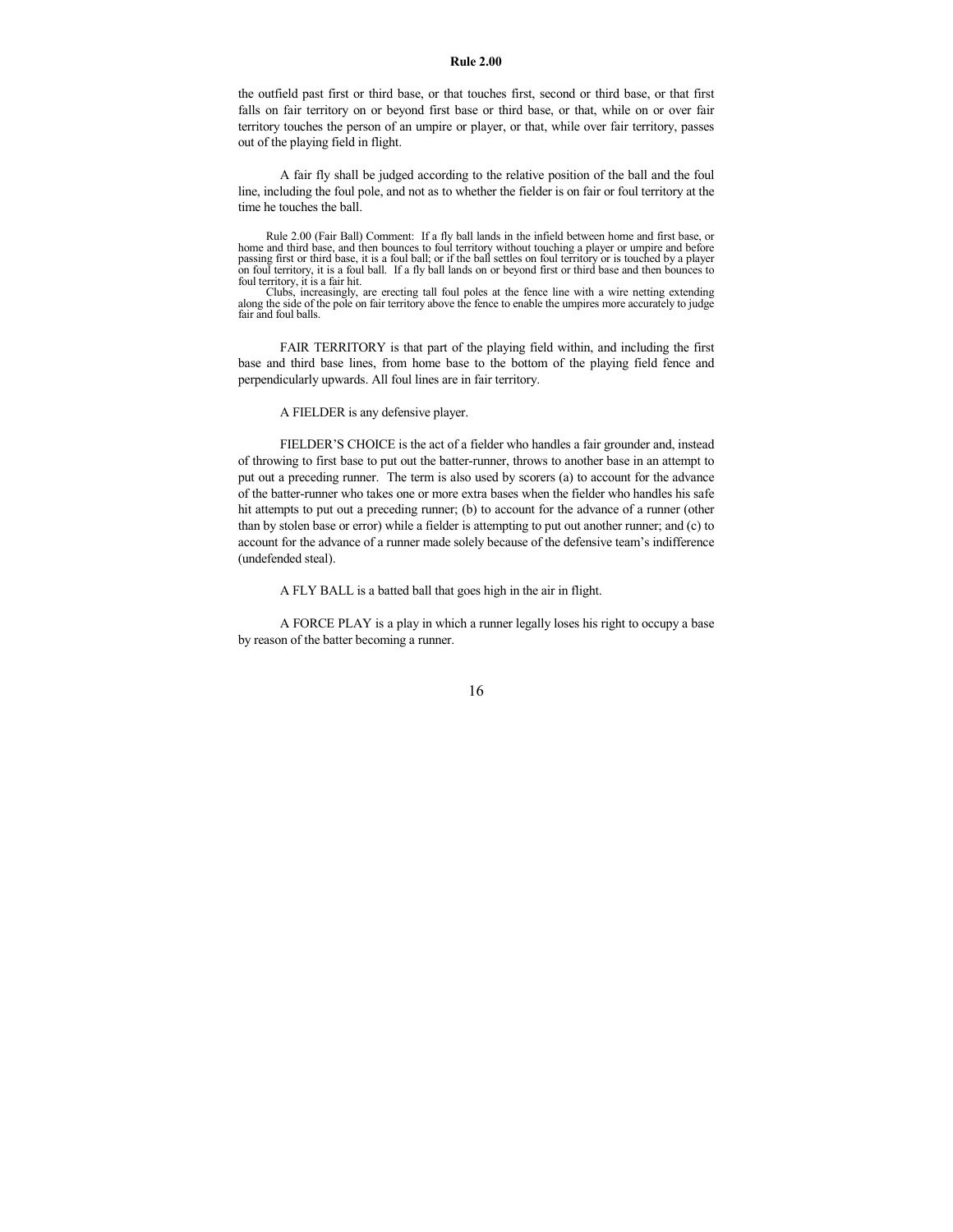Rule 2.00 (Force Play) Comment: Confusion regarding this play is removed by remembering that frequently the "force" situation is removed during the play. Example: Man on first, one out, ball hit sharply to first baseman who touches the bag and batter-runner is out. The force is removed at that sharply to first baseman who touches the bag and batter-runner is out. moment and runner advancing to second must be tagged. If there had been a runner on third or second, and either of these runners scored before the tag-out at second, the run counts. Had the first baseman thrown to second and the ball then had been returned to first, the play at second was a force out, making two outs, and the return throw to first ahead of the runner would have made three outs. In that case, no run would score.

 Example: Not a force out. One out. Runner on first and third. Batter flies out. Two out. Runner on third tags up and scores. Runner on first tries to retouch before throw from fielder reaches first baseman, but does not get back in time and is out. Three outs. If, in umpire's judgment, the runner from third touched home before the ball was held at first base, the run counts.

 A FORFEITED GAME is a game declared ended by the umpire-in-chief in favor of the offended team by the score of 9 to 0, for violation of the rules.

 A FOUL BALL is a batted ball that settles on foul territory between home and first base, or between home and third base, or that bounds past first or third base on or over foul territory, or that first falls on foul territory beyond first or third base, or that, while on or over foul territory, touches the person of an umpire or player, or any object foreign to the natural ground.

 A foul fly shall be judged according to the relative position of the ball and the foul line, including the foul pole, and not as to whether the infielder is on foul or fair territory at the time he touches the ball.

 Rule 2.00 (Foul Ball) Comment: A batted ball not touched by a fielder, which hits the pitcher's rubber and rebounds into foul territory, between home and first, or between home and third base is a foul ball.

 FOUL TERRITORY is that part of the playing field outside the first and third base lines extended to the fence and perpendicularly upwards.

 A FOUL TIP is a batted ball that goes sharp and direct from the bat to the catcher's hands and is legally caught. It is not a foul tip unless caught and any foul tip that is caught is a strike, and the ball is in play. It is not a catch if it is a rebound, unless the ball has first touched the catcher's glove or hand.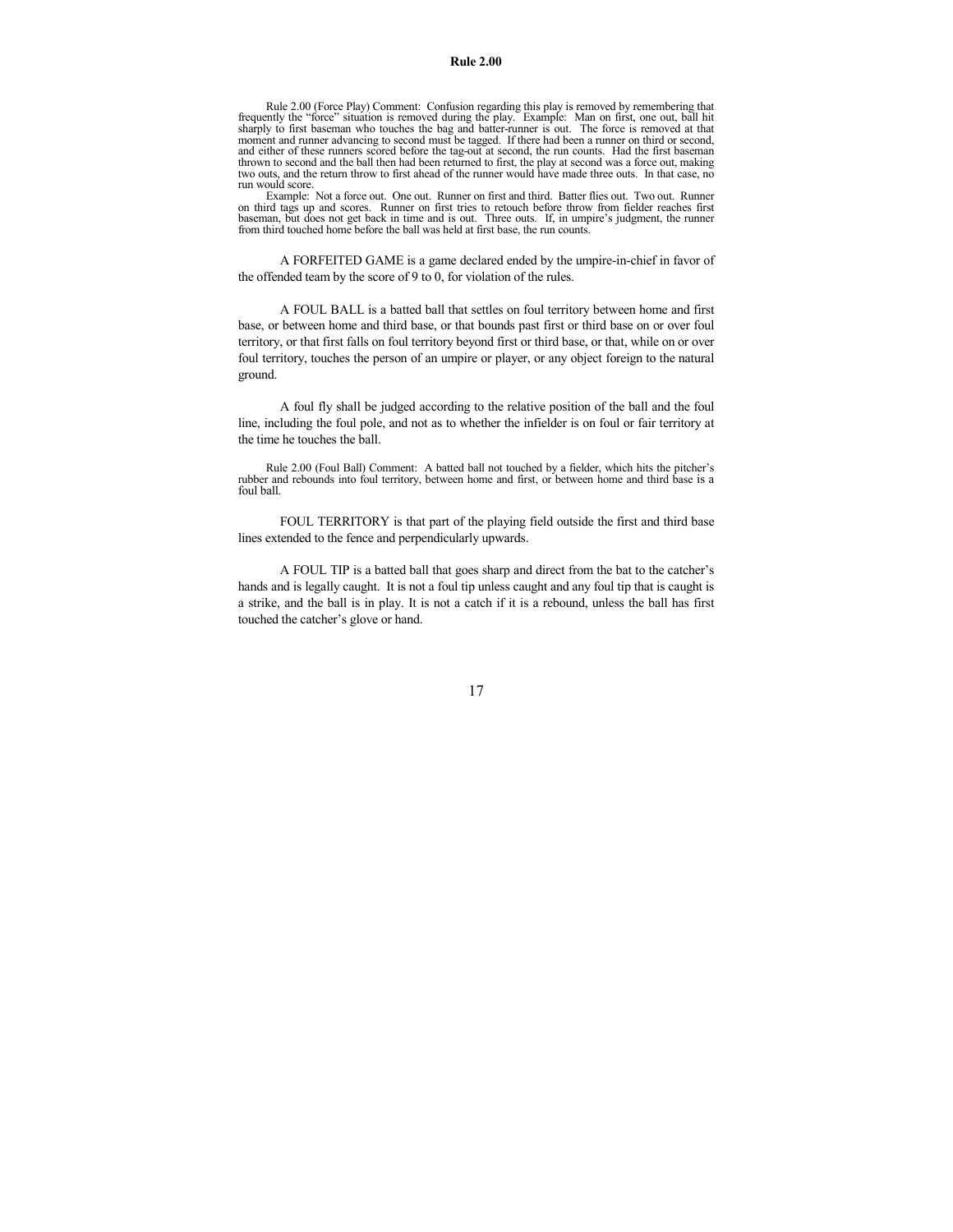A GROUND BALL is a batted ball that rolls or bounces close to the ground.

 The HOME TEAM is the team on whose grounds the game is played, or if the game is played on neutral grounds, the home team shall be designated by mutual agreement.

ILLEGAL (or ILLEGALLY) is contrary to these rules.

 An ILLEGAL PITCH is (1) a pitch delivered to the batter when the pitcher does not have his pivot foot in contact with the pitcher's plate; (2) a quick return pitch. An illegal pitch when runners are on base is a balk.

An INFIELDER is a fielder who occupies a position in the infield.

 An INFIELD FLY is a fair fly ball (not including a line drive nor an attempted bunt) which can be caught by an infielder with ordinary effort, when first and second, or first, second and third bases are occupied, before two are out. The pitcher, catcher and any outfielder who stations himself in the infield on the play shall be considered infielders for the purpose of this rule.

 When it seems apparent that a batted ball will be an Infield Fly, the umpire shall immediately declare "Infield Fly" for the benefit of the runners. If the ball is near the baselines, the umpire shall declare "Infield Fly, if Fair."

 The ball is alive and runners may advance at the risk of the ball being caught, or retouch and advance after the ball is touched, the same as on any fly ball. If the hit becomes a foul ball, it is treated the same as any foul.

 If a declared Infield Fly is allowed to fall untouched to the ground, and bounces foul before passing first or third base, it is a foul ball. If a declared Infield Fly falls untouched to the ground outside the baseline, and bounces fair before passing first or third base, it is an Infield Fly.

 Rule 2.00 (Infield Fly) Comment: On the infield fly rule the umpire is to rule whether the ball could ordinarily have been handled by an infielder—not by some arbitrary limitation such as the grass, or the base lines. The umpire must rule also that a ball is an infield fly, even if handled by an outfielder, if, in the umpire's judgment, the ball could have been as easily handled by an infielder. The infield fly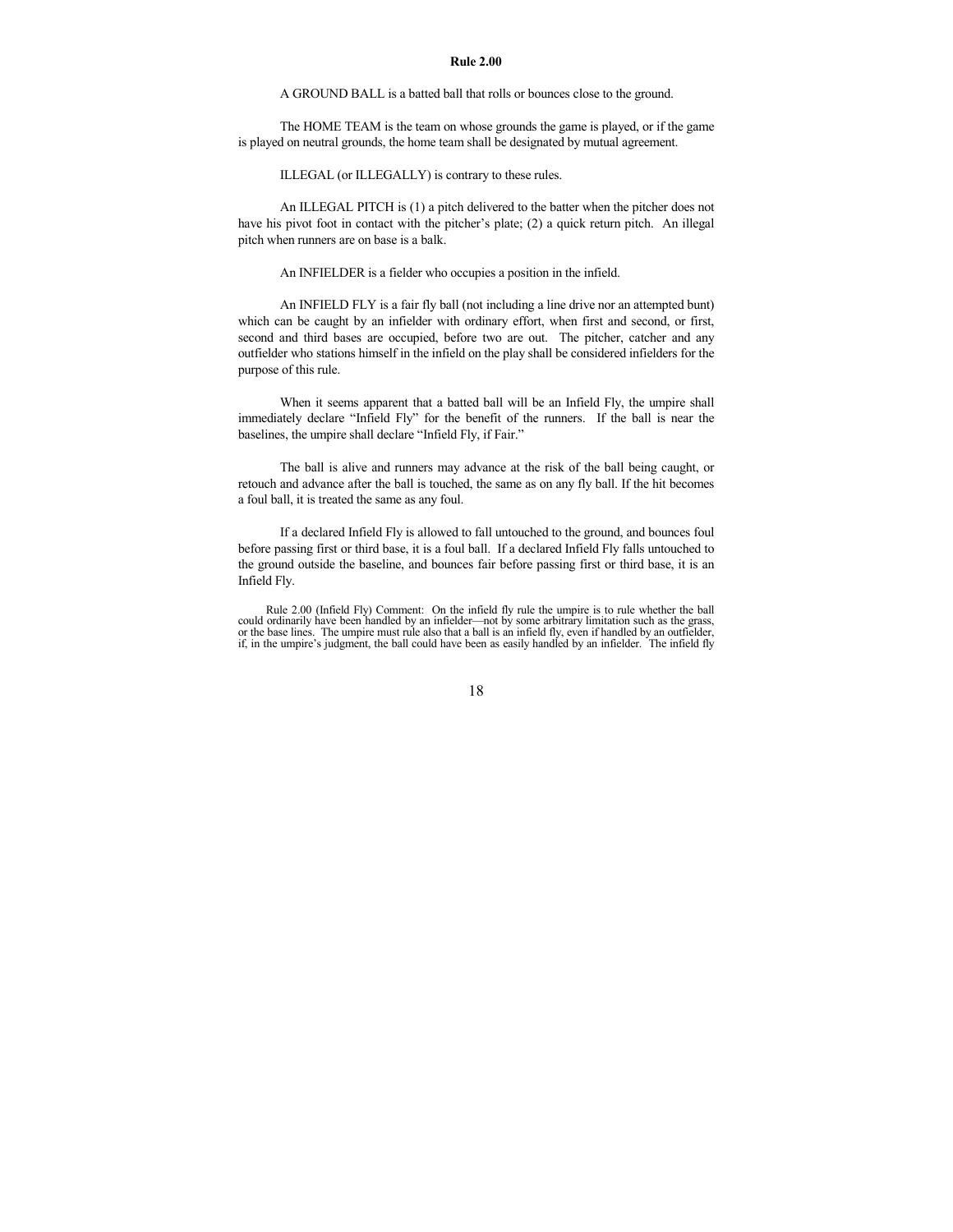is in no sense to be considered an appeal play. The umpire's judgment must govern, and the decision should be made immediately.

When an infield fly rule is called, runners may advance at their own risk. If on an infield fly rule, the infielder intentionally drops a fair ball, the ball remains in play despite the provisions of Rule 6.05(l). The infield fly rule takes precedence.

 IN FLIGHT describes a batted, thrown, or pitched ball which has not yet touched the ground or some object other than a fielder.

 IN JEOPARDY is a term indicating that the ball is in play and an offensive player may be put out.

 An INNING is that portion of a game within which the teams alternate on offense and defense and in which there are three putouts for each team. Each team's time at bat is a half-inning.

# INTERFERENCE

 (a) Offensive interference is an act by the team at bat which interferes with, obstructs, impedes, hinders or confuses any fielder attempting to make a play. If the umpire declares the batter, batter-runner, or a runner out for interference, all other runners shall return to the last base that was in the judgment of the umpire, legally touched at the time of the interference, unless otherwise provided by these rules.

 Rule 2.00 (Interference) Comment: In the event the batter-runner has not reached first base, all runners shall return to the base last occupied at the time of the pitch.

- (b) Defensive interference is an act by a fielder which hinders or prevents a batter from hitting a pitch.
- (c) Umpire's interference occurs (1) When an umpire hinders, impedes or prevents a catcher's throw attempting to prevent a stolen base, or (2) When a fair ball touches an umpire on fair territory before passing a fielder.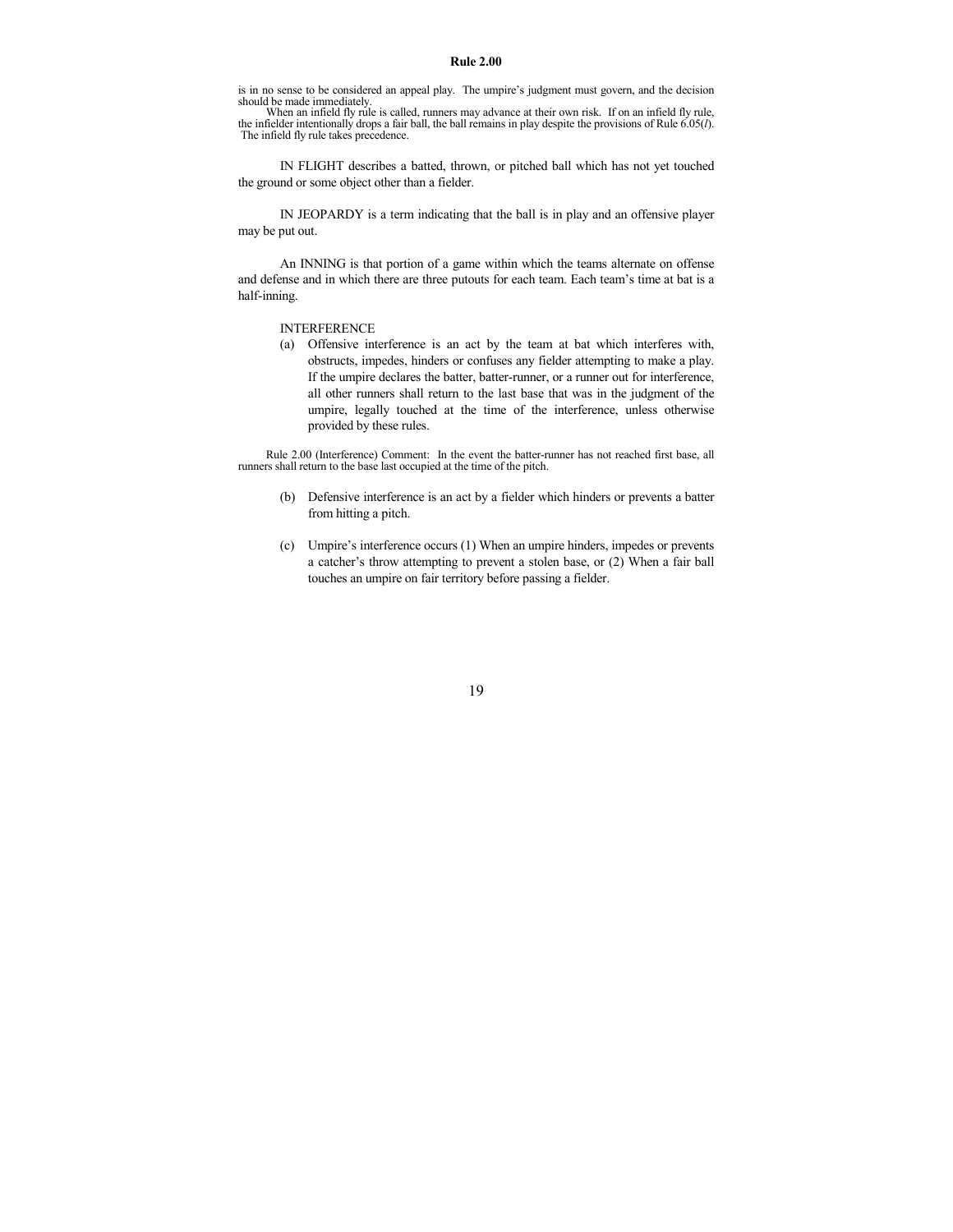(d) Spectator interference occurs when a spectator reaches out of the stands, or goes on the playing field, and touches a live ball.

On any interference the ball is dead.

 THE LEAGUE is a group of clubs whose teams play each other in a pre-arranged schedule under these rules for the league championship.

 THE LEAGUE PRESIDENT is the league official charged with enforcing these Rules, fining or suspending any player, manager, coach or umpire for violation of these Rules, resolving any disputes involving these Rules or determining any protested games.

 Rule 2.00 (League President) Comment: With respect to the Major Leagues, the functions of the League President pursuant to these Rules shall be carried out by the designees of the Commissioner of Baseball. The Commissioner may designate different officials to carry out different functions of a League President pursuant to these Rules.

LEGAL (or LEGALLY) is in accordance with these rules.

A LIVE BALL is a ball which is in play.

 A LINE DRIVE is a batted ball that goes sharp and direct from the bat to a fielder without touching the ground.

 THE MANAGER is a person appointed by the club to be responsible for the team's actions on the field, and to represent the team in communications with the umpire and the opposing team. A player may be appointed manager.

- (a) The club shall designate the manager to the league president or the umpire-in-chief not less than thirty minutes before the scheduled starting time of the game.
- (b) The manager may advise the umpire that he has delegated specific duties prescribed by the rules to a player or coach, and any action of such designated representative shall be official. The manager shall always be responsible for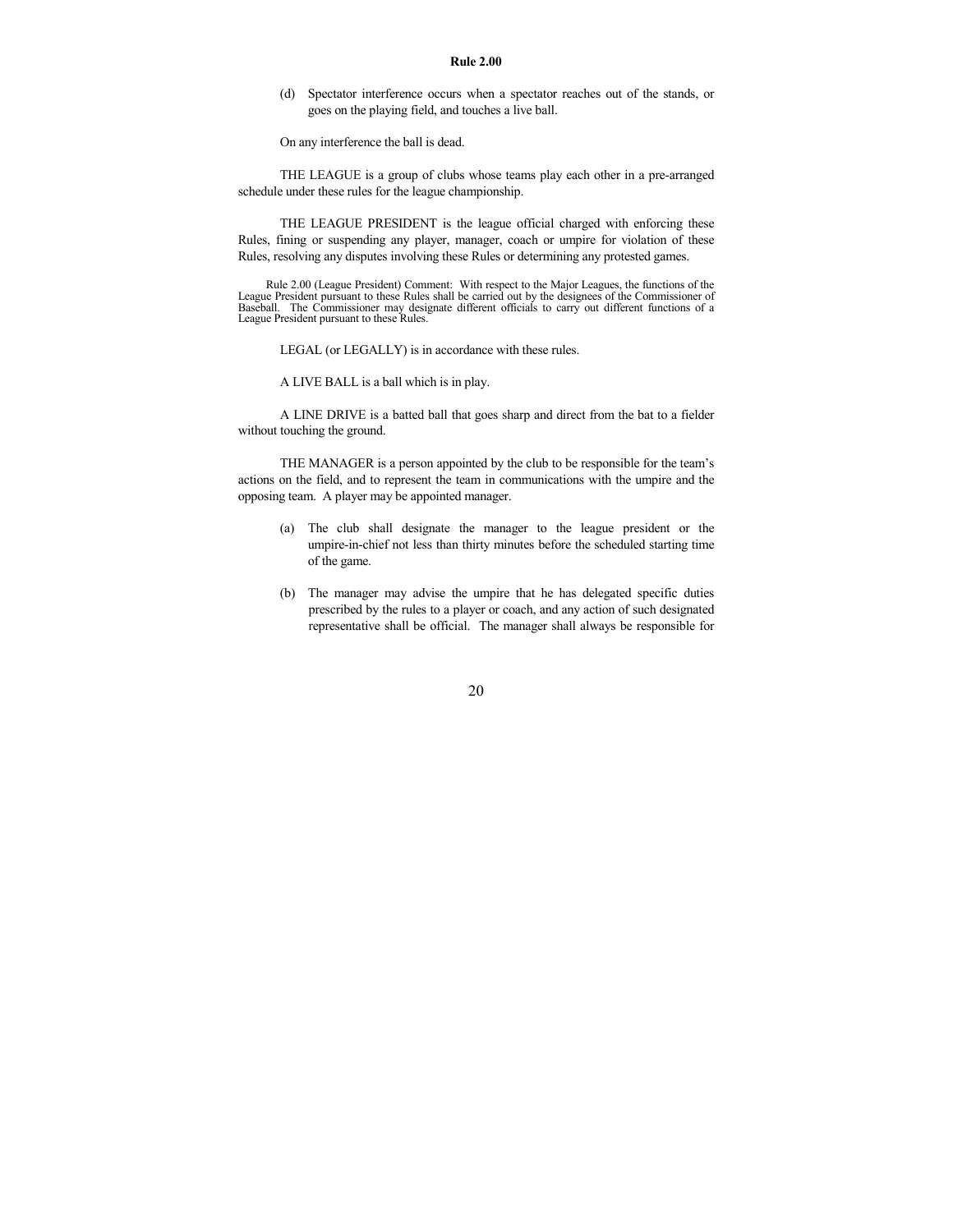his team's conduct, observance of the official rules, and deference to the umpires.

 (c) If a manager leaves the field, he shall designate a player or coach as his substitute, and such substitute manager shall have the duties, rights and responsibilities of the manager. If the manager fails or refuses to designate his substitute before leaving, the umpire-in-chief shall designate a team member as substitute manager.

 OBSTRUCTION is the act of a fielder who, while not in possession of the ball and not in the act of fielding the ball, impedes the progress of any runner.

 Rule 2.00 (Obstruction) Comment: If a fielder is about to receive a thrown ball and if the ball is in flight directly toward and near enough to the fielder so he must occupy his position to receive the ball he may be considered "in the act of fielding a ball." It is entirely up to the judgment of the umpire as to whether a fielder is in the act of fielding a ball. After a fielder has made an attempt to field a ball and missed, he can no longer be in the "act of fielding" the ball. For example: an infielder dives at a ground ball and the ball passes him and he continues to lie on the ground and delays the progress of the runner, he very likely has obstructed the runner.

OFFENSE is the team, or any player of the team, at bat.

OFFICIAL SCORER. See Rule 10.00.

ORDINARY EFFORT is the effort that a fielder of average skill at a position in that league or classification of leagues should exhibit on a play, with due consideration given to the condition of the field and weather conditions.

 Rule 2.00 (Ordinary Effort) Comment: This standard, called for several times in the Official Scoring Rules (e.g., Rules 10.05(a)(3), 10.05(a)(4), 10.05(a)(6), 10.05(b)(3) (Base Hits); 10.08(b) (Sacrifices);  $10.12(a)(1)$  Comment,  $10.12(d)(2)$  (Errors); and  $10.13(a)$ ,  $10.13(b)$  (Wild Pitches and Passed Balls)) and in the Official Baseball Rules (e.g., Rule 2.00 (Infield Fly)), is an objective standard in regard to any particular fielder. In other words, even if a fielder makes his best effort, if that effort falls short of what an average fielder at that position in that league would have made in a situation, the official scorer should charge that fielder with an error.

 An OUT is one of the three required retirements of an offensive team during its time at bat.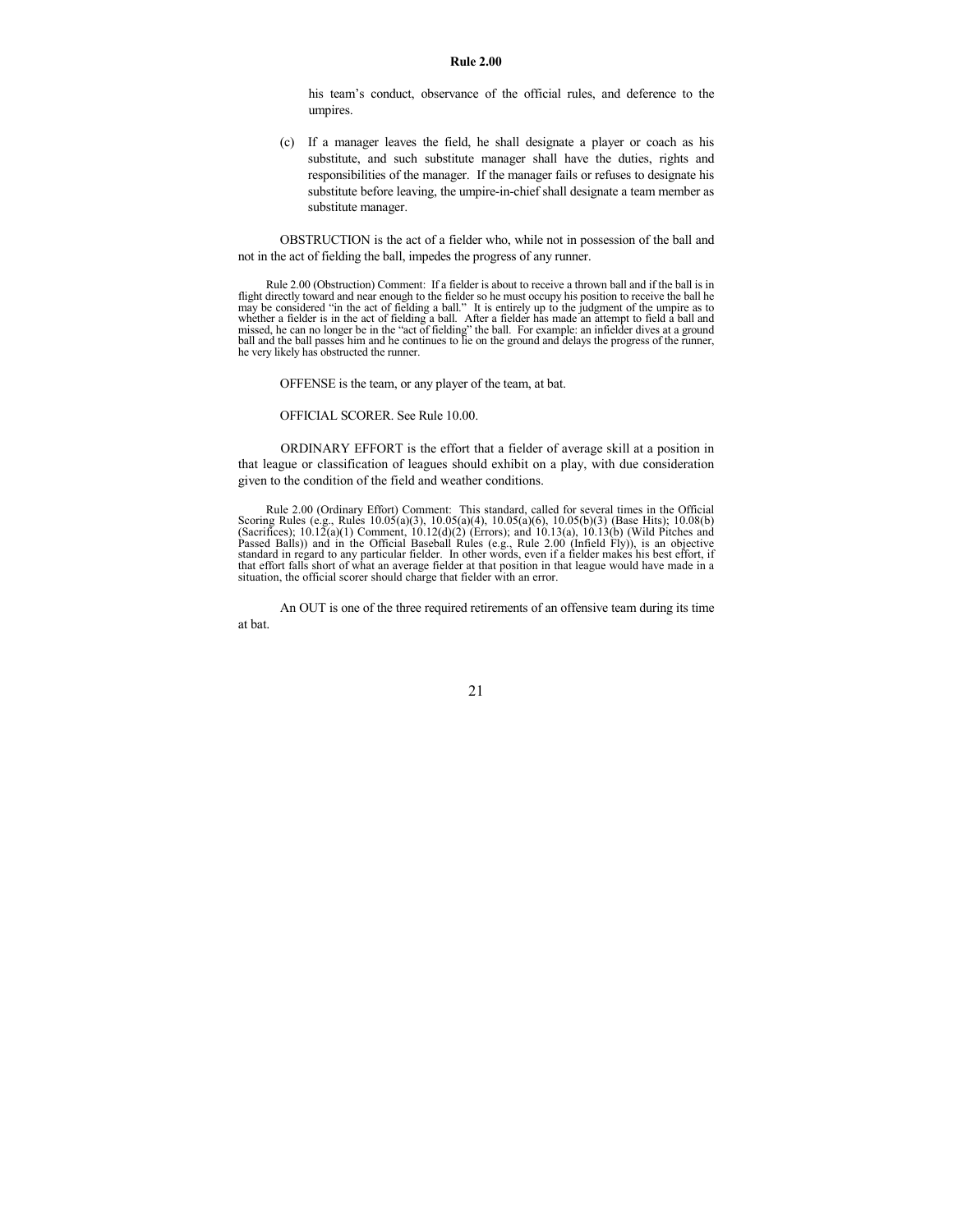An OUTFIELDER is a fielder who occupies a position in the outfield, which is the area of the playing field most distant from home base.

 OVERSLIDE (or OVERSLIDING) is the act of an offensive player when his slide to a base, other than when advancing from home to first base, is with such momentum that he loses contact with the base.

A PENALTY is the application of these rules following an illegal act.

 The PERSON of a player or an umpire is any part of his body, his clothing or his equipment.

A PITCH is a ball delivered to the batter by the pitcher.

 Rule 2.00 (Pitch) Comment: All other deliveries of the ball by one player to another are thrown balls.

A PITCHER is the fielder designated to deliver the pitch to the batter.

 The pitcher's PIVOT FOOT is that foot which is in contact with the pitcher's plate as he delivers the pitch.

 "PLAY" is the umpire's order to start the game or to resume action following any dead ball.

 A QUICK RETURN pitch is one made with obvious intent to catch a batter off balance. It is an illegal pitch.

REGULATION GAME. See Rules 4.10 and 4.11.

A RETOUCH is the act of a runner in returning to a base as legally required.

 A RUN (or SCORE) is the score made by an offensive player who advances from batter to runner and touches first, second, third and home bases in that order.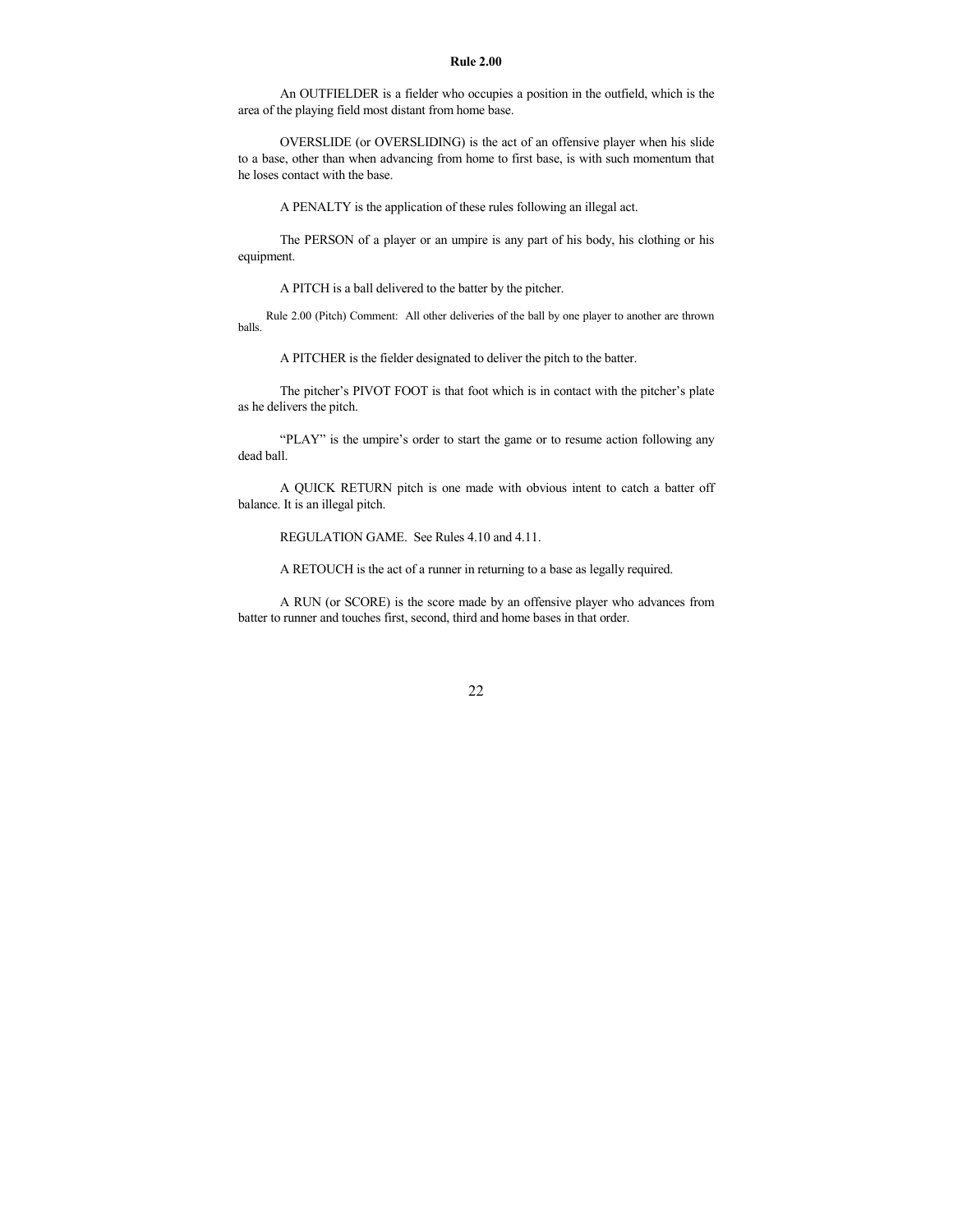A RUN-DOWN is the act of the defense in an attempt to put out a runner between bases.

 A RUNNER is an offensive player who is advancing toward, or touching, or returning to any base.

 "SAFE" is a declaration by the umpire that a runner is entitled to the base for which he was trying.

SET POSITION is one of the two legal pitching positions.

 SQUEEZE PLAY is a term to designate a play when a team, with a runner on third base, attempts to score that runner by means of a bunt.

A STRIKE is a legal pitch when so called by the umpire, which—

- (a) Is struck at by the batter and is missed;
- (b) Is not struck at, if any part of the ball passes through any part of the strike zone;
- (c) Is fouled by the batter when he has less than two strikes;
- (d) Is bunted foul;
- (e) Touches the batter as he strikes at it;
- (f) Touches the batter in flight in the strike zone; or
- (g) Becomes a foul tip.

 The STRIKE ZONE is that area over home plate the upper limit of which is a horizontal line at the midpoint between the top of the shoulders and the top of the uniform pants, and the lower level is a line at the hollow beneath the kneecap. The Strike Zone shall be determined from the batter's stance as the batter is prepared to swing at a pitched ball.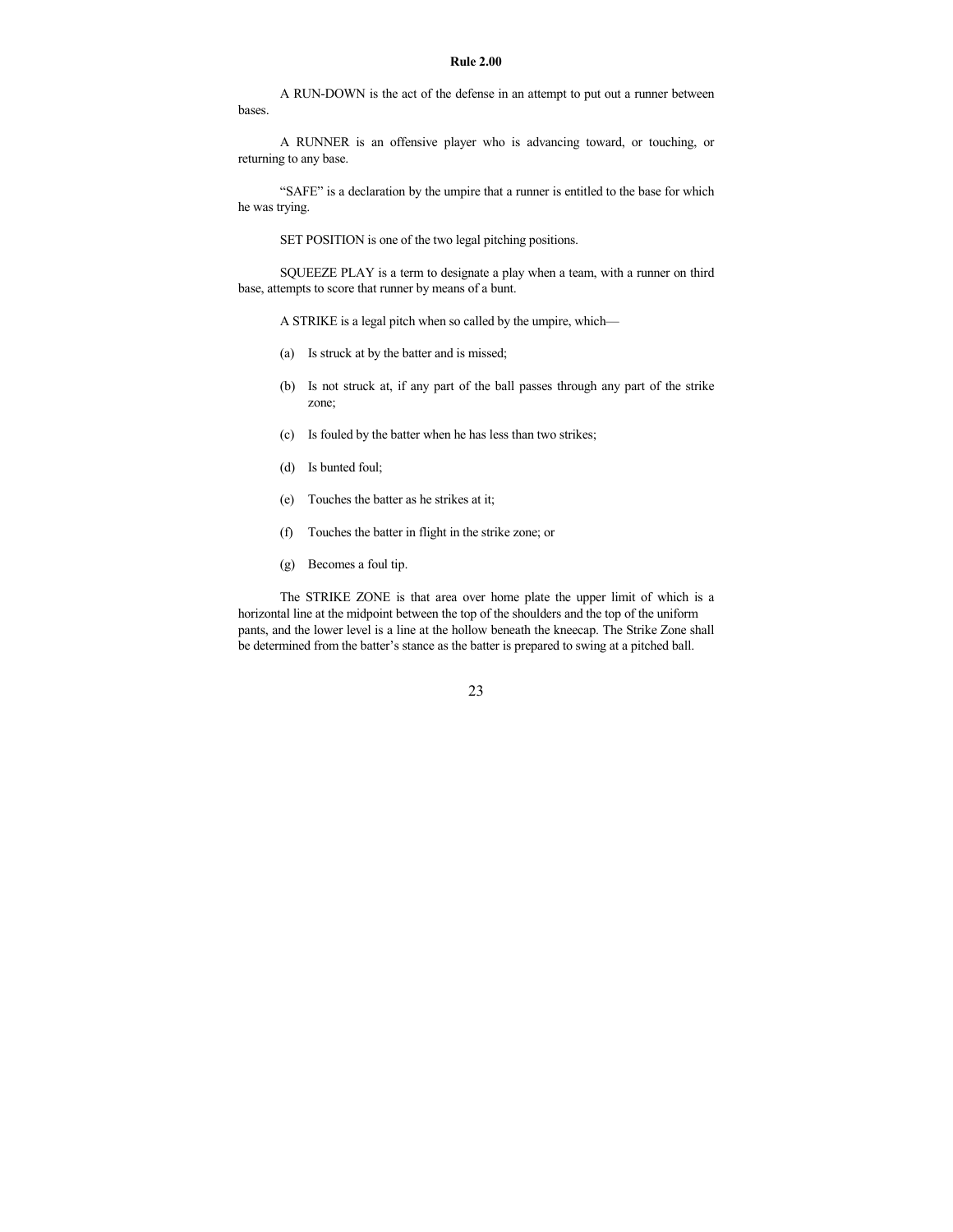(For diagram of STRIKE ZONE see page 25)

A SUSPENDED GAME is a called game which is to be completed at a later date.

 A TAG is the action of a fielder in touching a base with his body while holding the ball securely and firmly in his hand or glove; or touching a runner with the ball, or with his hand or glove holding the ball, while holding the ball securely and firmly in his hand or glove.

 A THROW is the act of propelling the ball with the hand and arm to a given objective and is to be distinguished, always, from the pitch.

 A TIE GAME is a regulation game which is called when each team has the same number of runs.

 "TIME" is the announcement by an umpire of a legal interruption of play, during which the ball is dead.

 TOUCH. To touch a player or umpire is to touch any part of his body, his clothing or his equipment.

 A TRIPLE PLAY is a play by the defense in which three offensive players are put out as a result of continuous action, providing there is no error between putouts.

 A WILD PITCH is one so high, so low, or so wide of the plate that it cannot be handled with ordinary effort by the catcher.

WIND-UP POSITION is one of the two legal pitching positions.

Any reference in these Official Baseball Rules to "he," "him" or "his" shall be deemed to be a reference to "she," "her" or "hers," as the case may be, when the person is a female.